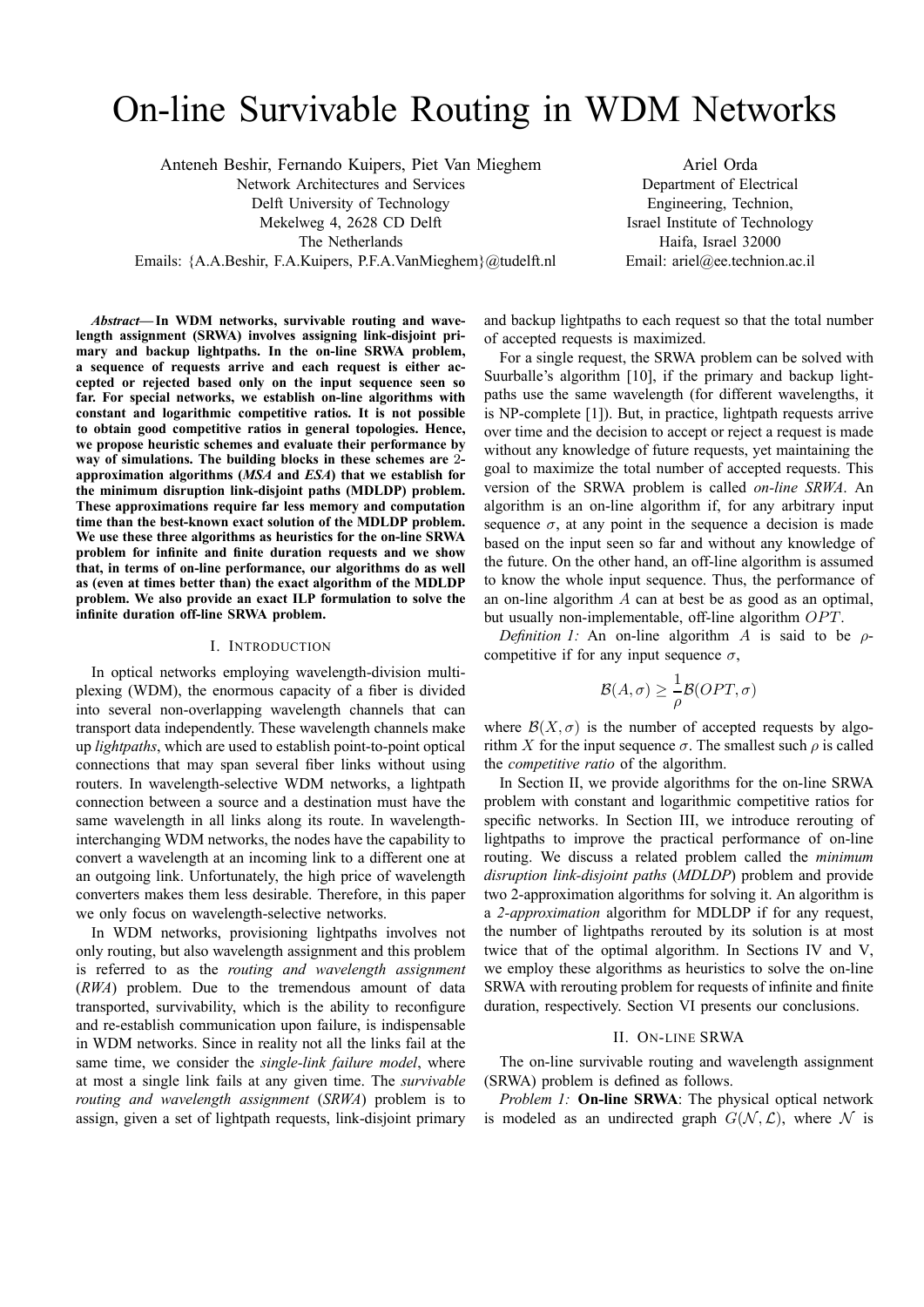a set of  $N$  nodes and  $\mathcal L$  is a set of  $L$  links. Each fiber link has a set of W wavelengths,  $\Lambda = \{w_1, w_2, \ldots, w_W\}$ . A sequence of lightpath requests  $\sigma$  arrive over time. Each request  $i \in \sigma$  is represented by  $(s_i, t_i)$ , where  $s_i, t_i \in \mathcal{N}$  are its source and destination nodes, respectively. The on-line SRWA problem is to allocate for each request link-disjoint primary and backup lightpaths such that (1) the same wavelength is used on all links of the primary and backup lightpaths, (2) no two lightpaths having the same wavelength can share a link, and (3) the decision to accept or reject a request is based only on the input sequence seen so far. The objective is to maximize the number of accepted requests.

Before addressing the on-line SRWA problem, we consider the on-line SRWA problem without survivability (on-line RWA) and other related problems that have been studied in the literature.

*Problem 2:* **On-line Maximum Disjoint Paths (MDP) Problem**: Given are a graph  $G(N, \mathcal{L})$  and a sequence of requests. For each request  $(s_i, t_i)$ , find a path  $P_i$  that connects  $s_i$  and  $t_i$  such that no two paths share the same link. The objective is to maximize the total number of accepted requests.

The MDP problem is NP-complete [6]. Since lightpaths on the same wavelength are not allowed to share a link, the online MDP problem is equivalent to the on-line RWA problem with  $W = 1$ . Awerbuch *et al.* [4] have shown that if there is a  $\rho$ -competitive algorithm for the on-line MDP problem, then a  $(\rho + 1)$ -competitive algorithm can be obtained for the on-line RWA problem by employing the on-line MDP algorithm on each wavelength.

The on-line MDP problem has been widely studied in the literature. The  $\Omega(N^a)$ , where  $a = \frac{2}{3}(1 - \log_4 3)$  lower bound given by Bartal *et al.* [5] for randomized algorithms shows that it is not possible to find a good competitive ratio for general networks. In fact, most of the work in the literature has been restricted to special networks such as lines, trees, lattices, tree of rings, etc.

*Problem 3:* **On-line** k **Maximum Disjoint Paths (**k**-MDP) Problem**: Given are a graph  $G(\mathcal{N}, \mathcal{L})$  and a sequence of requests. For each request  $(s_i, t_i)$ , find k link-disjoint paths  $P_{i1},..., P_{ik}$  that connect  $s_i$  and  $t_i$  such that no two paths of different requests share the same link. The objective is to maximize the total number of accepted requests.

A simple upper-bound of any non-preemptive on-line algorithm for k-MDP is  $O(\frac{L}{k})$ . Suurballe's [10] algorithm ( $k = 2$ ) has a competitive ratio equal to this upper-bound. For example in Figure 1, if the input sequence is  $(s, t)$  followed by  $(s, a<sub>1</sub>)$ ,  $(a_1, a_2), \ldots, (a_y, t), (s, b_1), (b_1, b_2), \ldots, (b_y, t)$  and all links have equal cost, the off-line algorithm accepts  $O(N)$  requests (i.e., all except the first), but the on-line algorithm accepts only the first two requests. Since in this example  $L = O(N)$ , the competitive ratio is of the same order as the upper-bound.

Using the same argument provided by Awerbach *et al.* [4], a  $(\rho+1)$ -competitive algorithm for the on-line SRWA problem  $(W > 1)$  can be derived from a *ρ*-competitive algorithm of the on-line 2-MDP problem. Hence, in the remainder of this section, we provide algorithms and corresponding competitive



Fig. 1. An example where Suurballe's algorithm attains the upper bound.

ratios for the on-line 2-MDP problem, which forms the basis for the on-line SRWA problem, in star-of-rings, tree-of-rings, and lattice networks. Even though these are simple networks, not only do they help us gain insight into the problem, but they are also used in real networks (e.g., the SURFnet network in the Netherlands resembles a star-of-rings<sup>1</sup>).

*A. Star-of-rings network*

| Algorithm 1 Star $Alg(G, s, t)$                                                                                                 |
|---------------------------------------------------------------------------------------------------------------------------------|
| - Accept a request if it is the first request so far that uses the<br>ring(s) to which the source and destination nodes belong. |
| - Reject, otherwise.                                                                                                            |

Star  $Alg(G, s, t)$  is 2-competitive if the number of rings is greater than 1. For a single ring, it is optimal. Figure 2 shows an example where  $Star\_Alg(G, s, t)$  is 2-competitive for the input sequence  $(a, b)$ ,  $(b, c)$ ,  $(a, d)$ . In this example, the online algorithm accepts only the first request, while the off-line algorithm accepts the last two requests.



Fig. 2. A star of rings containing four rings.

*B. Tree-of-rings network*

| Algorithm 2 Tree $Alg(G, s, t)$                               |
|---------------------------------------------------------------|
| - Replace each ring by a single link so that the whole tree   |
| of rings is substituted by the underlying tree topology.      |
| - Each 2-MDP request in the tree of rings is equivalent to    |
| a corresponding MDP request in the underlying tree.           |
| - Use the algorithm of Awerbuch et al. [3], which has         |
| $O(\log N)$ competitive ratio for a tree of N nodes, to solve |

From [3], it follows that  $Tree\ Alg(G, s, t)$  is  $O(log \Upsilon)$ competitive, where  $\Upsilon$  is the number of rings.

1http://www.surfnet.nl/en

the on-line MDP problem.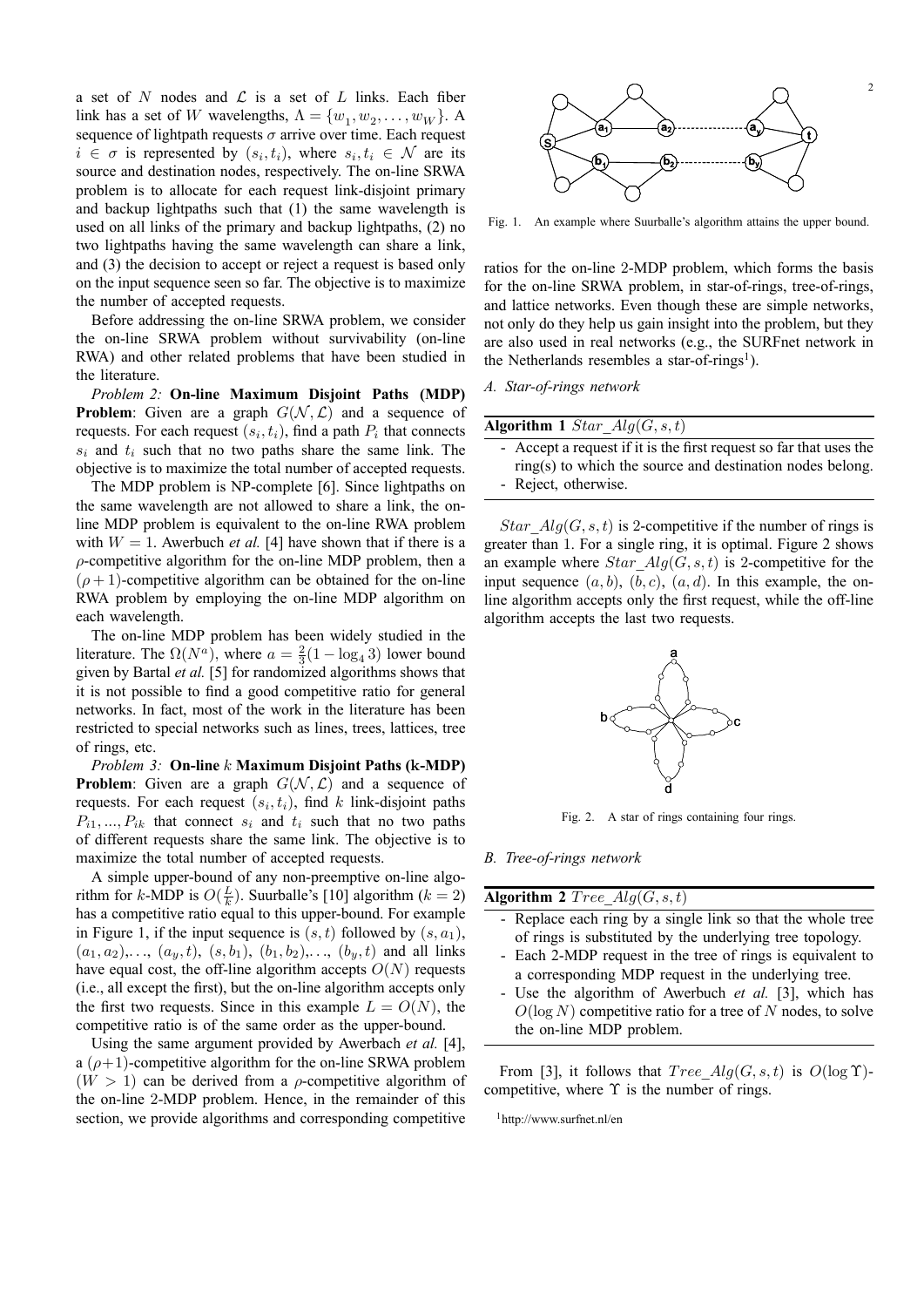# *C. Lattice network*

The  $O(\log N)$ -competitive algorithm given by Kleinberg and Tardos [7] for the on-line MDP problem can, with a slight modification, be used for solving the on-line 2-MDP problem with an  $O(\log N)$ -competitive ratio. We have described the modified algorithm in detail in a technical report [13].

#### III. ON-LINE SRWA WITH REROUTING

In Section II, we provided algorithms for the on-line 2-MDP problem in specific networks, which can be used to derive corresponding algorithms for the on-line SRWA problem. Unfortunately, it is not possible to attain a good competitive ratio for general networks [5]. In this section, we explore the idea of rerouting lightpaths to improve performance. Although rerouting does not improve the competitive ratio, we show through simulations that it can increase the acceptance rate considerably. In wavelength-selective WDM networks, a rerouting procedure may be path rerouting (i.e., changing the route of a lightpath while keeping the wavelength), wavelength rerouting (i.e., changing the wavelength while keeping the path) or a combination of both. Compared to path rerouting, wavelength rerouting does not need extra path computation (as it retains the same path), facilitates control and, if the rerouted lightpath is moved to a vacant route on another wavelength, it incurs less traffic disruption [8]. We therefore focus on wavelength rerouting.

Generally, the wavelength rerouting problem is NPcomplete [8]. It consists of solving the three possible scenarios presented below. The second and the third scenarios make the problem hard to solve. Figure 3 shows the different scenarios. The labels on the links represent already existing lightpaths.

- 1) When the lightpaths to be rerouted are on the same wavelength, they can be moved to vacant wavelengths in parallel without any conflict (since they do not share links). For example, in Figure 3(a), a new lightpath from node 1 to 5 can be accepted on wavelength  $w_2$ by rerouting lightpath  $p_3$  to  $w_1$  and  $p_4$  to  $w_3$  in parallel.
- 2) When the lightpaths are on different wavelengths, moving to vacant wavelengths can be done sequentially while checking for conflicts. For example, in Figure 3(b), a new lightpath from node 1 to 5 can be accepted on  $w_1$ by first rerouting  $p_4$  to  $w_3$  and then  $p_1$  to  $w_2$ .
- 3) Moving to a vacant wavelength may not be sufficient, and it may be necessary to swap the wavelengths of lightpaths. For example, in Figure 3(c), a new lightpath from node 1 to 4 can be accepted on  $w_2$  by swapping the wavelengths of  $p_2$  and  $p_3$ .

In the literature and the remainder of this paper, the term *wavelength rerouting* is used to refer to the reduced problem, i.e., assigning a lightpath by moving existing lightpaths on the same wavelength to vacant wavelengths in parallel. Xue [12] has shown that this problem can be solved in  $O(WN \log N +$  $WL$ ) time.

On-line SRWA with wavelength rerouting involves assigning link-disjoint primary and backup lightpaths for new requests by rerouting, if necessary, already existing lightpaths.



Fig. 3. Different scenarios of wavelength rerouting: (a) moving to vacant, (b) sequential rerouting, and (c) swapping.

When rerouting lightpaths, the number of rerouted lightpaths should be kept to a minimum. This leads us to consider the minimum-disruption link-disjoint paths (MDLDP) problem. The MDLDP problem is NP-complete when the primary and backup lightpaths use different wavelengths. However, it is polynomially solvable for the same wavelength [11]. We consider the polynomially-solvable version.

*Problem 4:* **Minimum Disruption Link-Disjoint Paths (MDLDP):** The physical optical network is modeled as an undirected graph  $G(\mathcal{N}, \mathcal{L})$ , where  $N = |\mathcal{N}|$  and  $L =$ |L|. Each fiber link has a set  $\Lambda = \{w_1, w_2, \dots w_W\}$  of W wavelengths. Given a request  $i$ , the MDLDP problem is to allocate on the same wavelength link-disjoint primary and backup lightpaths for request  $i$ , while minimizing the number of lightpaths to be rerouted.

Wan and Liang [11] provided an  $O(WL^5 \log N)$  exact algorithm for solving the MDLDP problem. We refer to this algorithm as WLA. WLA has a very high running time and requires a large amount of memory. This makes it less suitable, especially in an on-line setting where the algorithm has to be invoked whenever a new request arrives. We propose two 2 approximation algorithms with considerably less running times and memory requirements.

### *A. 2-Approximation Algorithms for MDLDP*

We provide two 2-approximation algorithms for MDLDP: MSA and ESA. MSA is a modified version of Suurballe's algorithm [10] with a running time of  $O(WN \log N + WL)$ and ESA is an extended algorithm with a running time of  $O(WN^2 \log N + WNL)$ . This is a significant reduction from the  $O(WL^5 \log N)$  running time of the exact  $WLA$  algorithm with at most twice as much lightpaths being rerouted.

In our notation, we use  $p$  to represent a lightpath and  $P$  to represent any path. A lightpath on wavelength  $w_i$  is said to be *reroutable*, if and only if all of its links are free on at least one other wavelength  $w_i$ . A path P from s to t is said to *traverse* a lightpath p if it shares at least one link with p. Let  $\mathcal{P}_k$  be the set of lightpaths on wavelength  $w_k$ ;  $\mathcal{P}'_k \subseteq \mathcal{P}_k$  be the set of reroutable lightpaths on wavelength  $w_k$ ;  $\mathcal{P}_k'' = \mathcal{P}_k \backslash \mathcal{P}_k'$  be the set of non-reroutable lightpaths on wavelength  $w_k$ ; and  $\Lambda_{(i,j)}$ be the set of free wavelengths on fiber link  $(i, j)$ .

We identify W subgraphs,  $G_k = G(\mathcal{N}, \mathcal{L}_k)$ ,  $\mathcal{L}_k = \{(i, j) \in$  $\mathcal{L} \mid w_k \in \Lambda_{(i,j)}$  or  $\exists p \in \mathcal{P}_k'$  such that link  $(i,j)$  belongs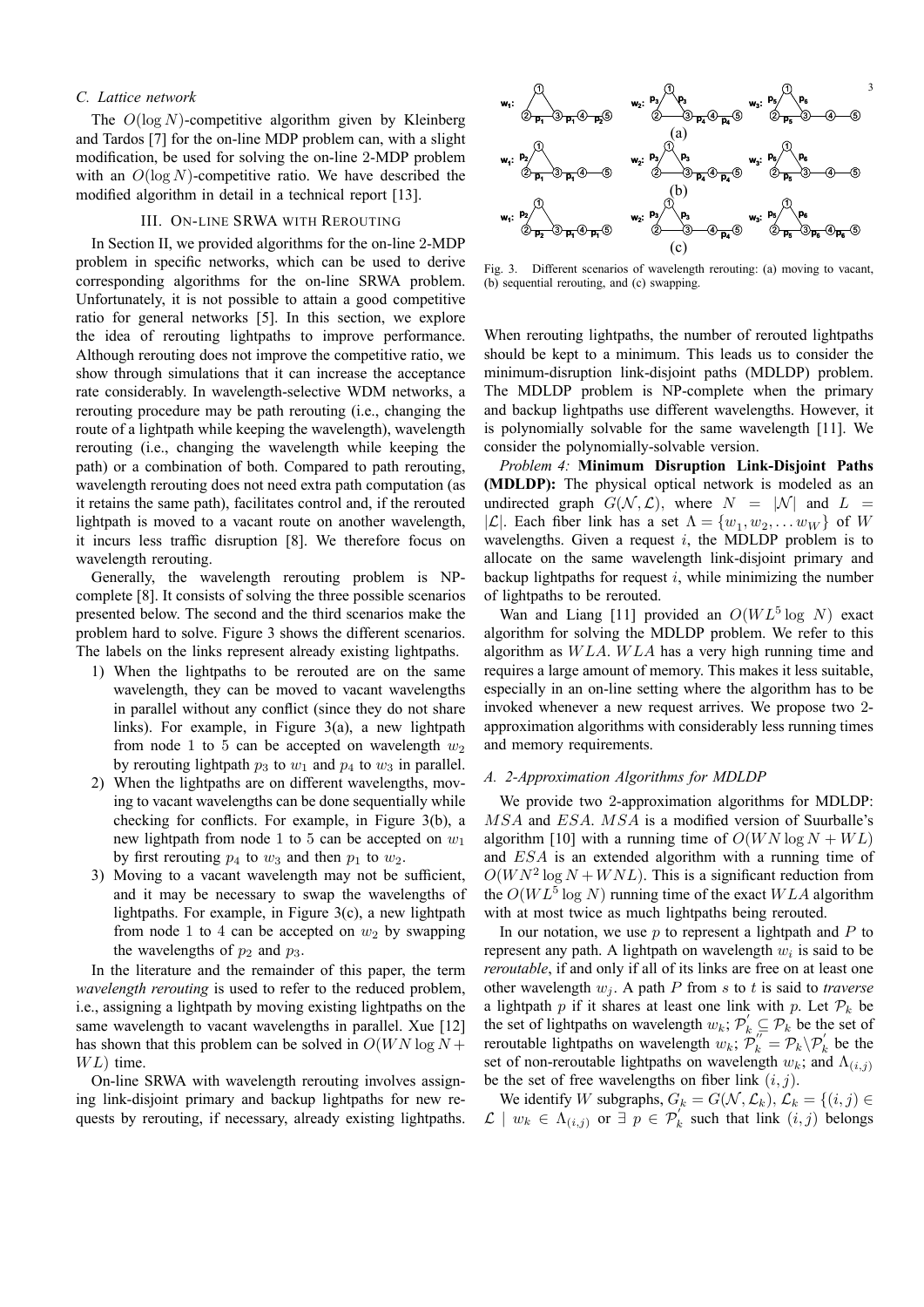to lightpath  $p$ . The cost of a link  $(i, j)$  in subgraph  $G_k$  is  $cost_k(i, j) = \epsilon$ , if  $(i, j)$  is a free link, where<sup>2</sup>  $2N\epsilon < 1$ ;  $cost_k(i, j) = 1$  otherwise. However, the cost  $cost_k(P)$  of a path P in subgraph  $G_k$  is the sum of the cost of its free links and the number of *distinct* reroutable lightpaths traversed by P, i.e., multiple links belonging to a lightpath are counted only once. Thus, the shortest path between two nodes traverses the minimum number of reroutable lightpaths. Note that any lightpath that is traversed by the shortest path is encountered only once.

**Algorithm 3** MSA(G, s, t)

1) For each  $G_k$ ,  $k = 1, \ldots, W$ 

- a) In graph  $G_k$ , find the shortest path from s to t.
- b) Graph  $G'_k$  is obtained by directing each link  $(i, j)$ of the shortest path from  $t$  to  $s$ , setting the cost of the free links on the shortest path as  $cost_k(j, i)$  =  $-cost_k(i, j)$  and the cost of *all links* of lightpaths that are traversed by the shortest path to zero.
- c) Find the shortest path from s to t in  $G'_{k}$ .
- d) If the shortest path exists in  $G'_k$ , remove all the overlapping links between the two paths in  $G_k$  to obtain the solution.
- 2) Choose the best solution among all wavelengths.

In Step 1a of the MSA algorithm, we find the shortest path from  $s$  to  $t$  (using an algorithm such as the one given in [12]). In Step 1b, the cost of all links belonging to lightpaths traversed by the shortest path is set to zero so that these links are preferred in the second path and the lightpaths are not counted twice. Similarly, the cost of free links on the shortest path is set to  $-\epsilon$ .

*Theorem 1:* MSA is a 2-approximation algorithm for the MDLDP problem.

*Proof:* Since the best solution is chosen after independently considering each wavelength, it suffices to consider only the wavelength that provides the best solution. Assume that for this wavelength, given a solution of MSA that traverses a total of  $K$  lightpaths, there is an optimal solution that traverses less than  $\frac{K}{2}$  lightpaths, which would violate the claim of 2approximation. Our intention is to prove that the assumption is wrong.

Let  $\ell(P)$  represent the number of lightpaths traversed by a path P and  $\ell({P_1, P_2})$  represent the number of distinct lightpaths traversed by paths  $P_1$  and  $P_2$ , where  $\ell({P_1, P_2}) \leq$  $\ell(P_1) + \ell(P_2)$ .

Let  $\{P_1^*, P_2^*\}$  be the optimal solution. In *MSA*, let  $P_1$  be the first shortest path that is obtained in Step 1a and  $P_2$  be the second shortest path that is obtained in Step 1c.

Let  $Q$  be the set of alternating lightpaths of the optimal solution  $\{P_1^*, P_2^*\}$ , i.e., lightpaths with segments in both  $P_1^*$ and  $P_2^*$ . Let S be the set of links of lightpaths  $p \in \mathcal{Q}$ .

 $\ell({P_1^*,P_2^*}) < \frac{K}{2}$  implies that  $\ell(P_1^*) < \frac{K}{2}$  and  $\ell(P_2^*) < \frac{K^2}{2}$ . Hence, the first shortest path returned by  $MSA$  must have  $\ell(P_1) < \frac{K}{2}$ . Since  $\ell(\lbrace P_1, P_2 \rbrace) = K$ , the second shortest path returned by *MSA* should have  $\ell(P_2) > \frac{K}{2}$ . But, *MSA* can find a path  $P_2$  from the set of links of  $P_1^*$ ,  $P_2^*$  and S. If  $P_1$ also contains any of these links, they are redirected in Step 1b of MSA and are assigned a cost of zero. Since no new lightpaths are added  $\ell(P_2) < \frac{K}{2}$ , which is a contradiction.

The 2-approximation is attained in the worst case when  $\ell(P_1) = \ell(P_2) = \ell(\{P_1^*, P_2^*\})$  and  $P_1$  and  $P_2$  do not have common lightpaths as shown in Figure 4(a).  $P_1 = \{s, 3, t\},\$  $P_2 = \{s, 4, t\}, P_1^* = \{s, 1, 2, t\}, \text{ and } P_2^* = \{s, 5, 6, t\};$  $\ell({P_1, P_2}) = 2$  and  $\ell({P_1^*, P_2^*}) = 1$ .



Fig. 4. (a) A worst case for MSA that leads to a 2-approximation and (b) an example where ESA fails.

The example in Figure 4(a) can exactly be solved if  $P_1$ leaves the source node through node 1 or node 5. We can achieve this by extending the MSA algorithm so that it checks the shortest path through any given node  $u \in \mathcal{N} \setminus \{s, t\}$ . This is exactly what our extended algorithm ESA does. As it can be seen later in Section III-C, ESA has a significantly improved performance in solving the MDLDP problem. But, it fails for cases like the one in Figure 4(b), where  $P_1 = \{s, 1, 3, t\}, P_2 =$  ${s, 2, 3, 5, t}$ ,  $P_1^* = {s, 1, 3, 4, t}$ , and  $P_2^* = {s, 2, 3, 5, t}$ ;  $\ell({P_1, P_2}) = 3$  and  $\ell({P_1^*, P_2^*}) = 2$ .

In ESA, for each node  $u \in \mathcal{N} \backslash \{s, t\}$ , we find link-disjoint paths from  $s$  to  $t$ , where the first path is forced to go through u. In Step  $1a$ -ii of the ESA algorithm, the cost of all links on  $P_{s-u}$  and all links belonging to lightpaths on  $P_{s-u}$  (except those of the lightpath on the last link, if there is any) is set to infinity. This is to prevent the same links from being used again in  $P_{u-t}$  and to make sure that any lightpath in  $P_{s-t}$  is traversed in at most one segment. For the lightpath on the last link, since our interest is to find the shortest path from  $s$  to  $t$ through  $u$ , the lightpath can still be encountered on a segment *just* after node u. Therefore, its links, except those in  $P_{s-u}$ , will have a cost of zero. In Step  $1a$ -iii, the shortest path from  $u$ to t is found. If  $P_{s-u}$  and  $P_{u-t}$  share nodes, then the algorithm does not proceed to finding the second shortest path. Instead, it skips to searching for the solutions of the remaining nodes. Once the path through u is found by concatenating  $P_{s-u}$  and  $P_{u-t}$ , the links on this path are directed from t to s in Step 1a-iv. In Step 1b, all the solutions are compared and the one that traverses the minimum number of lightpaths is chosen. In case of a tie, the one with the *smallest hopcount* is chosen. Since ESA includes MSA, it is at worst a 2-approximation algorithm.

<sup>2</sup>Using such a cost, the longest possible link-disjoint paths made up of only free links have a total cost that is less than any link-disjoint pair of paths that cross a lightpath.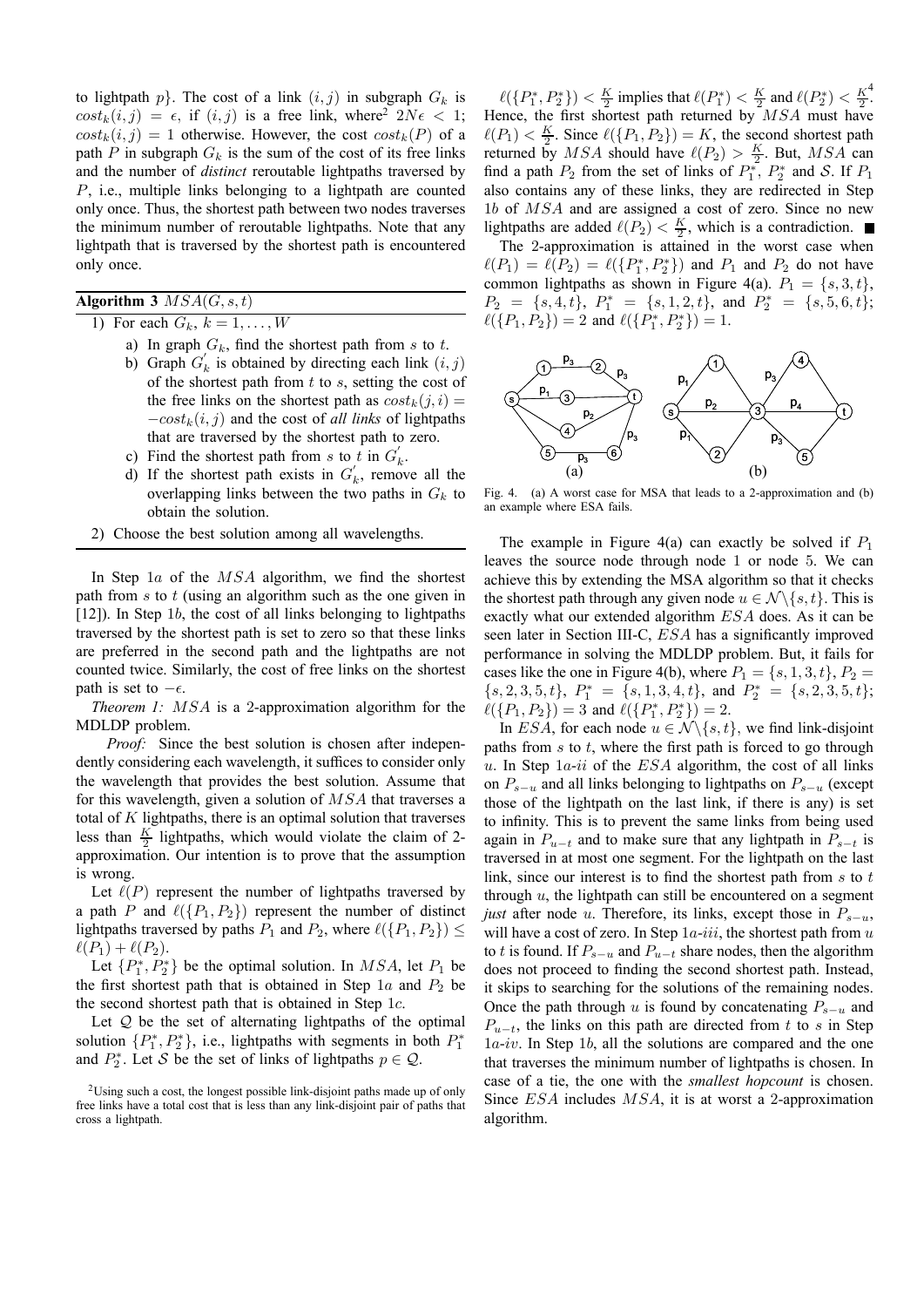# **Algorithm 4**  $ESA(G, s, t)$  takes  $O(N)$  time.

- 1) For each  $G_k$ ,  $k = 1, \ldots, W$ 
	- a) For each node  $u \in \mathcal{N} \backslash \{s, t\}$ :
		- i) In graph  $G_k$ , find the shortest path  $P_{s-u}$  from s to u.
		- ii) Graph  $G'_k$  is obtained from  $G_k$  by setting the cost of all links on  $P_{s-u}$  and each link belonging to lightpaths on  $P_{s-u}$  to infinity except for links of the lightpath (if any) in the last link of  $P_{s-u}$ . For the lightpath in the last link, all its links except the ones in  $P_{s-u}$  will have a cost of zero.
		- iii) In graph  $G'_{k}$ , find the shortest path  $P_{u-t}$  from u to t. If  $P_{s-u}$  and  $P_{u-t}$  share nodes, go to Step  $1a-i$  if there are remaining nodes whose shortest paths have not been found, otherwise go to Step 1b. If  $P_{s-u}$  and  $P_{u-t}$  do not share nodes, the shortest path through  $u$  is found by concatenating the two.
		- iv) Graph  $G_k''$  is obtained from  $G_k$  by directing each link  $(i, j)$  along the shortest path from t to s. The cost of free links on the shortest path is set to  $cost_k(j, i) = -cost_k(i, j)$  and the cost of all links belonging to lightpaths on the shortest path is set to zero.
		- v) In graph  $G_k''$ , find the shortest path from s to t.
		- vi) If the shortest path exists, remove all the overlapping links.
	- b) Choose the best solution among all nodes.
- 2) Choose the best solution among all wavelengths.

# *B. Reroutability Status Update Procedure*

Once a lightpath request is accepted and its link-disjoint lightpaths are determined, it affects the reroutability of other lightpaths. These lightpaths include the rerouted lightpaths, and lightpaths that are using the same link, but on different wavelengths. In addition, the reroutability of the new lightpaths has to be identified. Once a request is accepted, its primary and backup lightpaths are treated independently, i.e., each can be rerouted to a different wavelength independently of the other. Hence, as in [9], for each lightpath, we dynamically keep track of such information as its hopcount, its wavelength, how many of its links are free on other wavelengths and to which other wavelengths it can be rerouted. This is done as follows.

- 1) When a new lightpath  $p$  is assigned without rerouting other lightpaths on wavelength  $w_k$ :
	- We create new reroutability status information for p, e.g., how many of its links are free on other wavelengths and the wavelengths it can be rerouted to. This takes  $O(NW)$  time.
	- After checking whether  $p$  is reroutable or not, we assign the costs of its links on wavelength  $w_k$ . This

takes  $O(N)$  time.

- In addition, the reroutability status information of lightpaths using the same fiber link, but on other wavelengths, should be updated. If  $q$  is such a lightpath, the number of its links that are free on wavelength  $w_k$  is decremented by one for each link that  $p$  and  $q$  have in common. Thus, if  $q$  was reroutable to wavelength  $w_k$ , it is not any more. Since, in the worst case, there are  $O(NW)$  such lightpaths, this takes  $O(NW)$  time.
- 2) When a new lightpath  $p$  is assigned by rerouting some lightpaths on wavelength  $w_k$ :
	- All the aforementioned operations are performed.
	- If  $q$  is a rerouted lightpath, the costs of its links on the new wavelength, and its reroutability status on  $w_k$  should be updated. This takes  $O(N)$  time and in the worst case  $O(N)$  lightpaths are rerouted. Therefore, the total running time is  $O(N^2)$ .
- 3) When the holding time of lightpath  $p$  expires:
	- All its links on wavelength  $w_k$  will be free links and their cost is updated accordingly. This takes  $O(N)$ .
	- For any lightpath  $q$  that uses the same fiber link, but a different wavelength, the reroutability status information is updated. The number of its free links on wavelength  $w_k$  is increased by one and if this equals to the hopcount of  $q$ , then  $q$  is reroutable to  $w_k$ . This will take  $O(NW)$  time.

The total running time of the reroutability update procedure is  $O(N^2 + NW)$ . We employ this procedure when solving the on-line SRWA problem using the MDLDP algorithms.

# *C. Simulation Study*

We proceed to compare our 2-approximation algorithms  $(MSA$  and  $ESA)$  with the exact algorithm  $(WLA)$  in solving the MDLDP problem. In order to simulate a wide range of possibilities, we generate dynamic traffic, where requests arrive according to a Poissonian distribution (arrival rate  $r$ ) with exponential holding times of mean 1. For each request, we record the results of our algorithms in comparison to WLA. The *approximation ratio* represents the ratio of the number of lightpaths traversed by an approximation algorithm to the number of lightpaths traversed by WLA. It is averaged for all accepted requests over 10 iterations, each iteration with 5000 requests. The source and destination nodes are randomly selected with all nodes having equal probability of being selected.

We consider three networks: an ARPANET network (Figure 5), an Erdös-Rényi random network ( $N = 50$ , link density  $\alpha = 0.2$ , i.e., the average total number of links is  $\alpha \cdot {N \choose 2}$ , and a  $7 \times 7$  lattice network, each with  $W = 10$  wavelengths. In all our simulations, the approximation ratio attained by ESA never exceeded 1.00004. The approximation ratios of both ESA and MSA in comparison to the exact algorithm were much smaller than 2. Table I shows the average simulated approximation ratios of MSA, in terms of the number of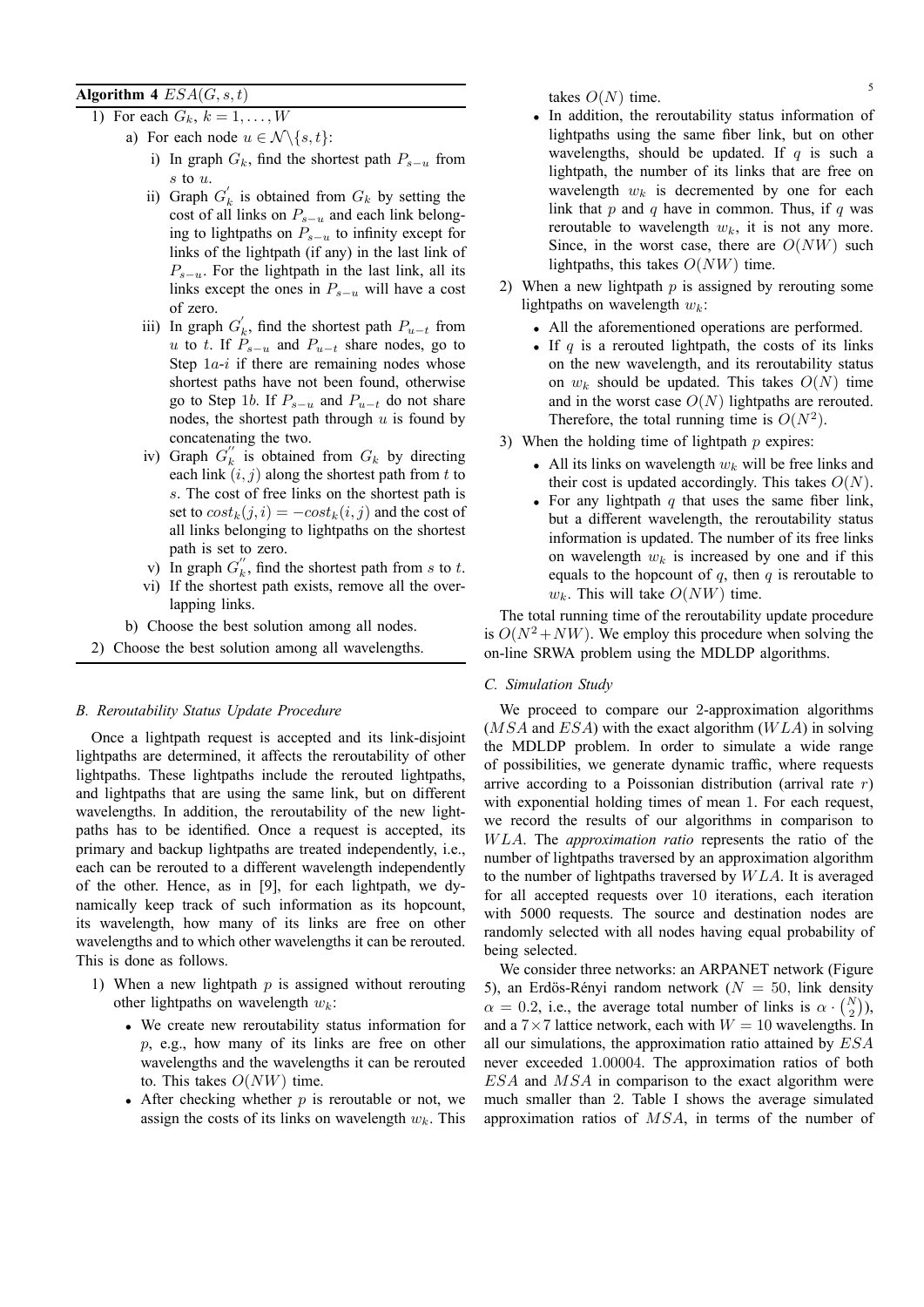

Fig. 5. ARPANET network

lightpaths rerouted, when compared to WLA, which returns the exact number for a given request.

TABLE I APPROXIMATION RATIOS OF THE  $MSA$  algorithm in the three NETWORKS FOR DIFFERENT ARRIVAL RATES  $(r)$  FOR  $W = 10$ .

| <b>ARPANET</b> |               | <b>RANDOM</b> |               | <b>LATTICE</b> |               |
|----------------|---------------|---------------|---------------|----------------|---------------|
| r              | Approx. ratio |               | Approx. ratio | r              | Approx. ratio |
| 10             | 1.0105        | 20            | 1.0185        | 20             | 1.0208        |
| 15             | 1.0095        | 40            | 1.0209        | 30             | 1.0172        |
| 20             | 1.0055        | 60            | 1.0309        | 40             | 1.0147        |
| 25             | 1.0170        | 80            | 1.0326        | 50             | 1.0119        |
| 30             | 1.0128        | 110           | 1.0275        | 60             | 1.0093        |
| 35             | 1.0100        | 120           | 1.0169        | 70             | 1.0073        |

In Sections IV and V, we use the aforementioned MDLDP algorithms to heuristically solve infinite and finite duration on-line SRWA, respectively. For each case, we compare the performances of MSA, ESA and WLA.

#### IV. INFINITE DURATION ON-LINE SRWA

In the infinite duration on-line SRWA problem, lightpaths stay indefinitely once they arrive. The off-line SRWA problem, where all the requests are known beforehand, can be described as a network flow problem. For this, we provide ILP formulations under two cases: *Case1*, when both the primary and backup lightpaths have to use the same wavelength and *Case2*, when they can use different wavelengths.

**Indices:**<br> $i = 1, \ldots, F$ ID of requests  $(F$  in total)  $w = 1, \ldots, W$  ID of wavelengths  $\mathcal{N}(u)$  Set of nodes adjacent to node u **Variables (integers):**

- $\gamma_{i,w,u,v}$  is 1 (or −1 depending on the flow direction) if the primary or backup lightpaths of request  $i$  use wavelength w on link  $(u, v) \in \mathcal{L}$ ; 0 otherwise.
- $x_{i,w}$  *Casel (same wavelength)*: is 1 if request i is accepted and uses wavelength  $w$ ; 0 otherwise. *Case2* (*different wavelengths*): is 0 if neither the primary nor the backup lightpaths of request  $i$ are on wavelength  $w$ ; 1 if either the primary or the backup lightpath of request  $i$  is on wavelength  $w: 2$  if both the primary and the backup lightpaths of request  $i$  are on wavelength  $w$ .  $y_i$  is 1 if request i is accepted; 0 otherwise.

#### **Objective:**

Maximize the number of accepted requests.

$$
\text{Maximize: } \sum_{i=1}^{F} y_i
$$

#### **Constraints**

*Antisymmetry constraints*: Since the graph is undirected, the flow is in both directions.

$$
\gamma_{i,w,u,v} = -\gamma_{i,w,v,u} \quad \forall (u,v) \in \mathcal{L}; 1 \le i \le F; 1 \le w \le W.
$$

*Conservation constraints*: If a given node is not the source or destination of a given request, then any flow related to the request that enters the node has to leave the node.

$$
\sum_{v \in \mathcal{N}(u)} \gamma_{i,w,u,v} = 0 \quad \forall u \in \mathcal{N} \setminus \{s_i, t_i\}; 1 \le i \le F; 1 \le w \le W.
$$

*Capacity constraints*: Only a single lightpath can use a given wavelength on a certain link.

$$
\sum_{i=1}^{F} \gamma_{i,w,u,v} \le 1 \quad \forall (u,v) \in \mathcal{L}; 1 \le w \le W.
$$

*Disjointedness constraints*: The primary and the backup lightpaths of a request should be link-disjoint.

$$
\sum_{w=1}^{W} \gamma_{i,w,u,v} \le 1 \quad \forall (u,v) \in \mathcal{L}; 1 \le i \le F.
$$

# **Equations**

Lightpaths of a request on a given wavelength.

$$
\sum_{v \in \mathcal{N}(s_i)} \gamma_{i,w,s_i,v} = \beta x_{i,w} \quad 1 \le i \le F; 1 \le w \le W.
$$
  

$$
\sum_{v \in \mathcal{N}(t_i)} \gamma_{i,w,v,d_i} = \beta x_{i,w} \quad 1 \le i \le F; 1 \le w \le W.
$$

where  $\beta = 2$  for *Case1* and  $\beta = 1$  for *Case2*.

An accepted request has link-disjoint primary and backup lightpaths.

$$
\sum_{w=1}^{W} x_{i,w} = \varphi y_i \quad 1 \le i \le F.
$$

where  $\varphi = 1$  for *Case1* and  $\varphi = 2$  for *Case2*.

Solving the given ILP formulation for large networks and high number of requests is not feasible. Therefore, we use the algorithms of the MDLDP problem to solve the on-line SRWA problem sequentially. Clearly, this approach will not guarantee an optimal solution. However for small networks, we show that the results obtained by these algorithms are close to the optimal off-line solution (given by the ILP for *Case2*), which does not need rerouting. Tables II and III show comparisons, in terms of the number of rejected requests, of our algorithms (MSA and ESA), WLA and without rerouting  $(W/R)$  against the optimal ILP formulation for small random networks with link density  $\alpha$  ( $N = 10$  with 20 requests and  $N = 12$  with 30 requests) and  $W = 4$ . We observe that rerouting performs better (though marginally,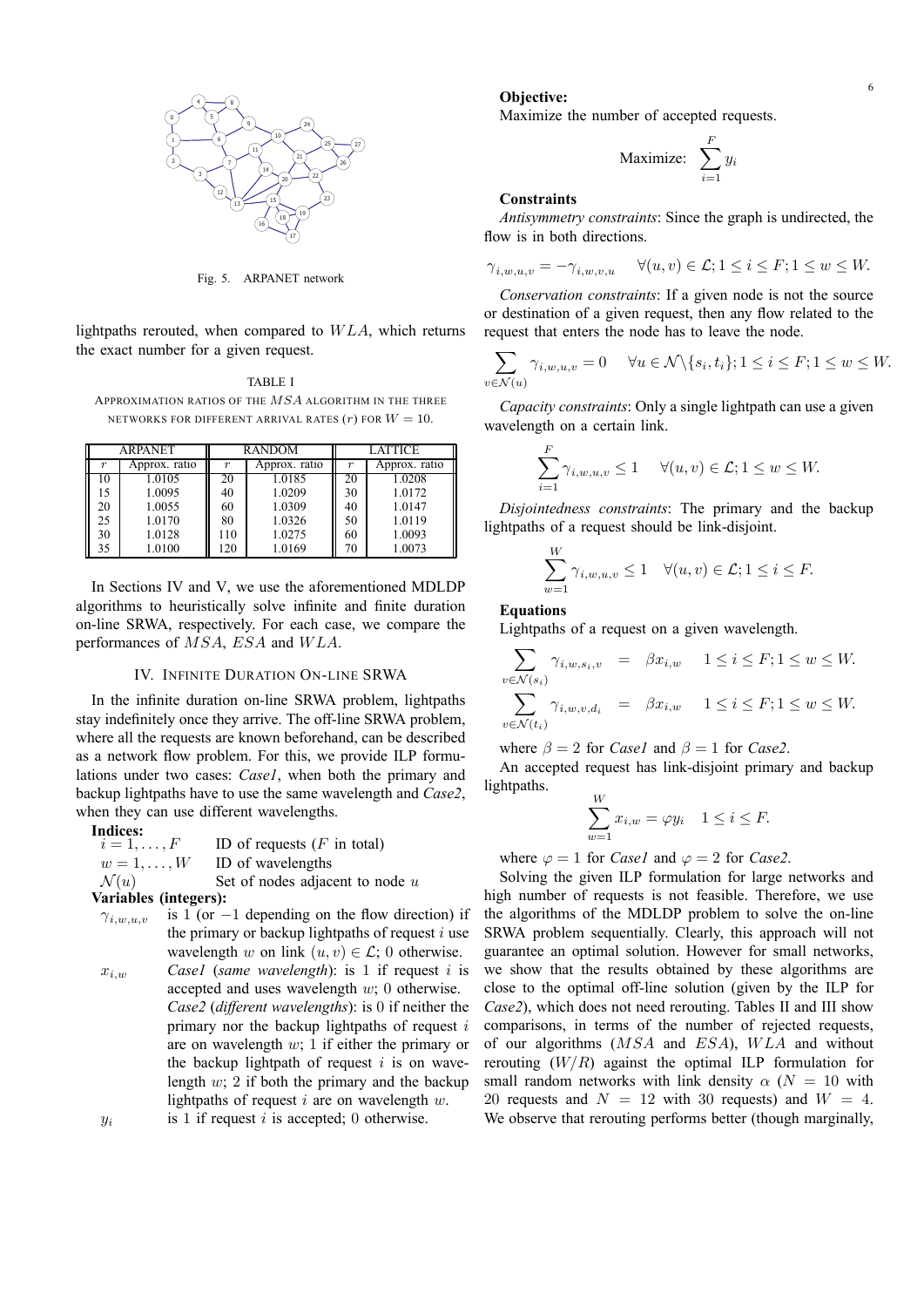since the network is small and the number of requests are few) than without rerouting and our algorithms perform as good as (and at times better than) WLA.

TABLE II NUMBER OF REJECTED REQUESTS FOR  $N = 10$  and 20 REQUESTS.

| $\alpha$ | LА | ${\scriptstyle MSA}$ | ESA | Optimal |
|----------|----|----------------------|-----|---------|
| $_{0.2}$ |    | $\overline{a}$       |     |         |
| 0.3      |    | 12                   |     |         |
| 0.4      |    |                      | n   |         |
| 0.5      |    |                      |     |         |
| 0.6      |    |                      |     |         |

TABLE III NUMBER OF REJECTED REQUESTS FOR  $N = 12$  and 30 requests.

| $\alpha$ |    |    | $\mathit{MSA}$ | ESA | $\mathcal{D}ptimal$ |
|----------|----|----|----------------|-----|---------------------|
| 0.2      | 23 |    |                | 22  |                     |
| 0.3      | 25 | 25 | 25             | 25  | 24                  |
| 0.4      | 12 |    |                | 10  |                     |
| 0.5      |    |    |                |     |                     |
| 0.6      |    |    |                |     |                     |

# V. FINITE DURATION ON-LINE SRWA

Finite duration SRWA requests arrive to and depart from the network over time. Thus, any two lightpaths can share requests as long as they do not overlap in time. We use the algorithms of MDLDP as heuristics to solve the finite duration on-line SRWA problem.

We use the same scenarios as in Section III-C for our simulations. Figures 6-11 show comparisons of the performance of our algorithms (MSA and ESA) with WLA in terms of the percentage of rejections. The given results are (a) for different number of requests with a constant arrival rate, and (b) for different arrival rates with a constant number of requests. A comparison of these algorithms with the case of no rerouting (W/R) shows that rerouting of lightpaths decreases the percentage of rejections significantly. In addition, *we observe that both* MSA *and* ESA *perform similarly to* WLA*, which has much higher running time and memory requirements.* The need to have a small running time becomes more pronounced in an on-line setting, where the algorithm has to be invoked repeatedly whenever a request arrives.

# VI. CONCLUSIONS

In WDM optical networks, where lightpaths carry a tremendous amount of data, survivability is of paramount importance. In practice, lightpath requests arrive over time and a decision on whether to accept or deny a request should be made without any knowledge of the future requests. Therefore, it is necessary to have an on-line solution scheme with good performance to deal with survivable routing and wavelength assignment (SRWA). In this paper, we have studied on-line SRWA and have provided constant and logarithmic competitive ratios for special networks. For general networks, it is not possible to have algorithms with good competitive ratios. Since the competitive ratio reflects a worst-case performance,



Fig. 6. Rejection rates of MSA, ESA, WLA and without rerouting for different number of requests for the ARPANET network.  $(W = 10, r = 40)$ 



Fig. 7. Rejection rates of MSA, ESA, WLA and without rerouting for different arrival rates of the ARPANET network.  $(W = 10$  and 5000 requests)



Fig. 8. Rejection rate of MSA, ESA, WLA and without rerouting for different number of requests for the random network. ( $N = 50$ ,  $\alpha = 0.2$ ,  $W = 10, r = 120$